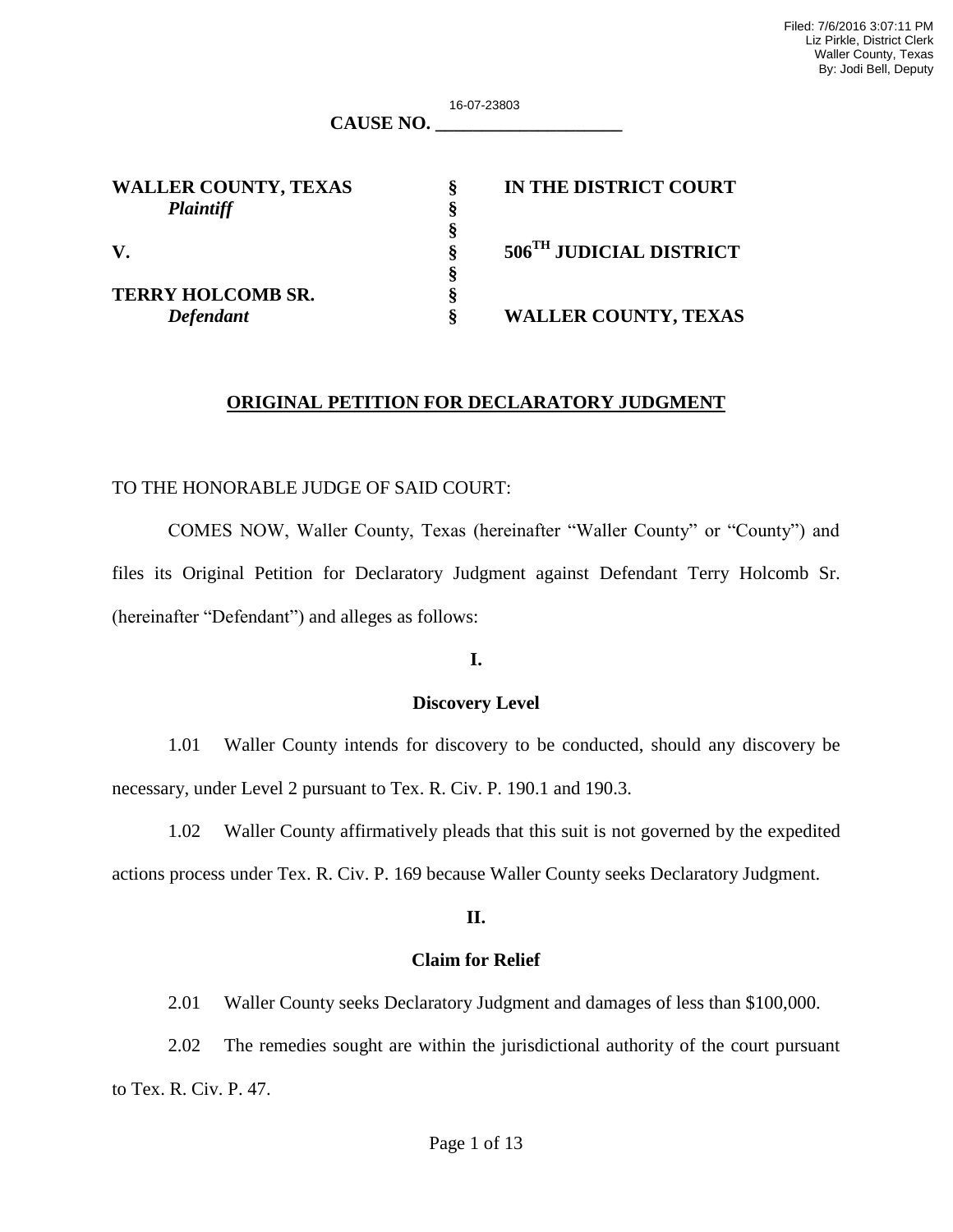#### **III.**

#### **Parties**

3.01 Waller County is a political subdivision and governmental entity having its principal office at 836 Austin Street, Suite 203, Hempstead, Texas 77445.

3.02 As a governmental entity, Waller County does not have a driver's license or a social security number. Tex. Civ. Prac. & Rem. Code § 30.014(a).

3.03 Defendant Terry Holcomb Sr. is a Texas citizen and person licensed to carry a handgun under Subchapter H, Chapter 411 of the Texas Government Code.

3.04 Defendant may be served at 610 W Rocky Creek Road, Coldspring, TX 77331.

#### **IV.**

#### **Jurisdiction**

4.01 This Court has jurisdiction to hear this case under the *Uniform Declaratory Judgments Act* and pursuant to its inherent powers in equity. All relief sought by County is within the jurisdictional limits of this Court.

#### **V.**

#### **Venue**

5.01 Waller County is a proper venue because it is the county in which the principal office of the political subdivision claimed to be in violation of the law is located. It is also the county in which the alleged violation of the law occurred.

#### **VI.**

#### **Summary of the Case**

6.01 The question before this Court is whether signs posted at courthouses citing Penal Code §  $46.03(a)(3)$ , which prohibits an individual from entering the courthouse carrying a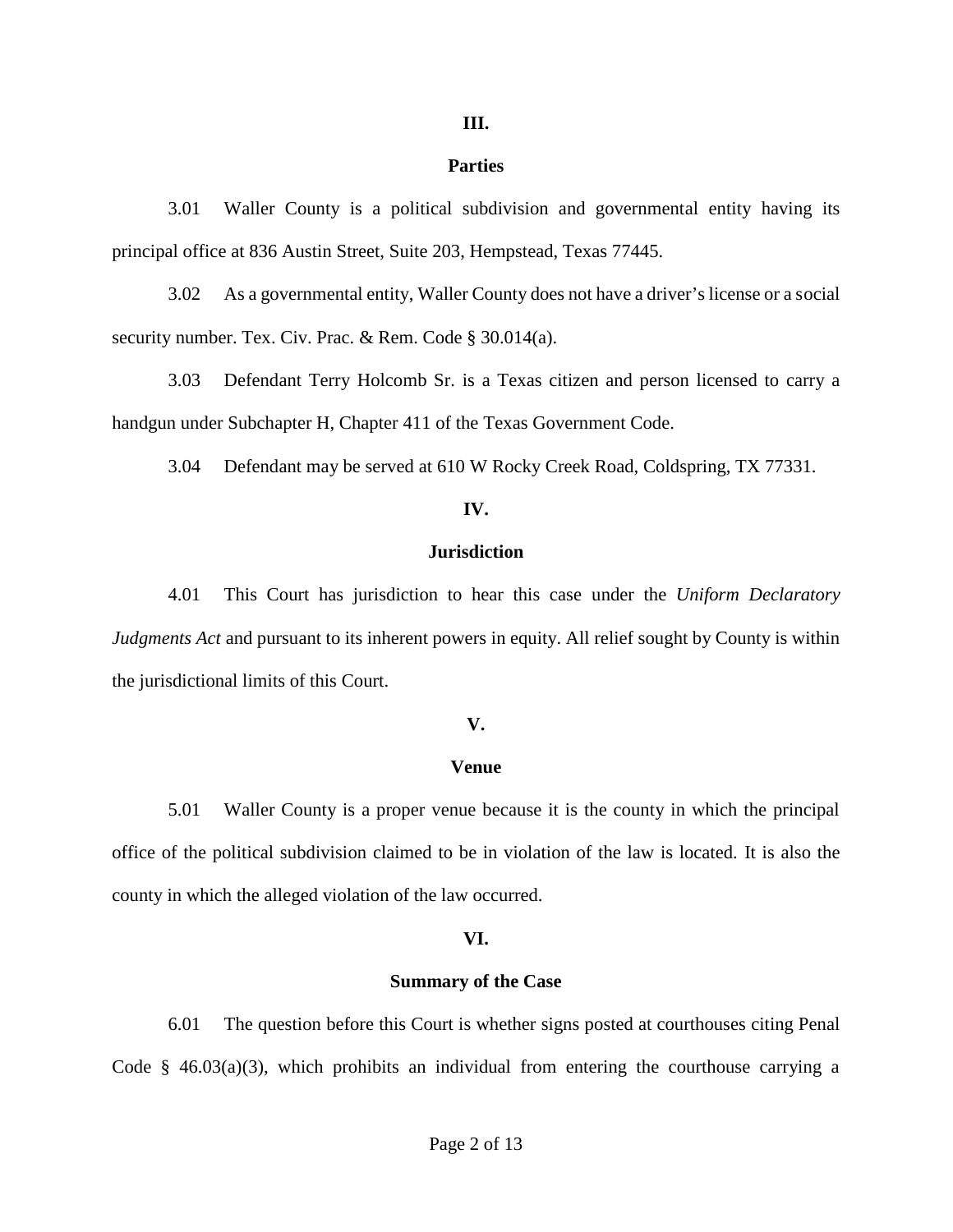prohibited weapon or firearm, violate Government Code § 411.209. A related question before this Court is whether Penal Code  $\S$  46.03(a)(3) prohibits an individual from carrying firearms and other weapons<sup>1</sup> throughout the entire building in which a court or court office is located or only in an actual courtroom or court office.

## **VII.**

## **Factual Background**

7.01 Waller County expects the factual background in this lawsuit to be undisputed and that this lawsuit will involve solely a question of law.

7.02 The Texas Legislature passed Senate Bill 273 during the  $84<sup>th</sup>$  Legislative Session.

Senate Bill 273, which became effective on September 1, 2015, added Section 411.209 to the

Texas Government Code. Pursuant to Section 411.209, a political subdivision may be fined up to

\$10,500 per day if the political subdivision

provide[s] notice by a communication described by Section 30.06, Penal Code, or by any sign expressly referring to that law or to a concealed handgun license, that a license holder carrying a handgun under the authority of this subchapter is prohibited from entering or remaining on a premises or other place owned or leased by the governmental entity unless license holders are prohibited from carrying a handgun on the premises or other place by Section 46.03 or 46.035, Penal Code.

Tex. Gov't Code § 411.209(a). Penal Code § 46.03 prohibits the carrying of a firearm on the premises of a government court. The text of Government Code § 411.209 assigns no liability for

posting notice pursuant to Penal Code § 46.03.

7.03 Government Code § 411.209 created a process by which a citizen may file a complaint with the political subdivision and subsequently with the Attorney General regarding

<sup>&</sup>lt;sup>1</sup> Tex. Penal Code § 46.03(a) states that "[a] person commits an offense if the person intentionally, knowingly, or recklessly possesses or goes with a firearm, illegal knife, club, or prohibited weapon listed in Section 46.05(a)" any of the enumerated places. In this Petition the term "other weapon(s)" means illegal knives, clubs, and weapons prohibited by Section 46.05.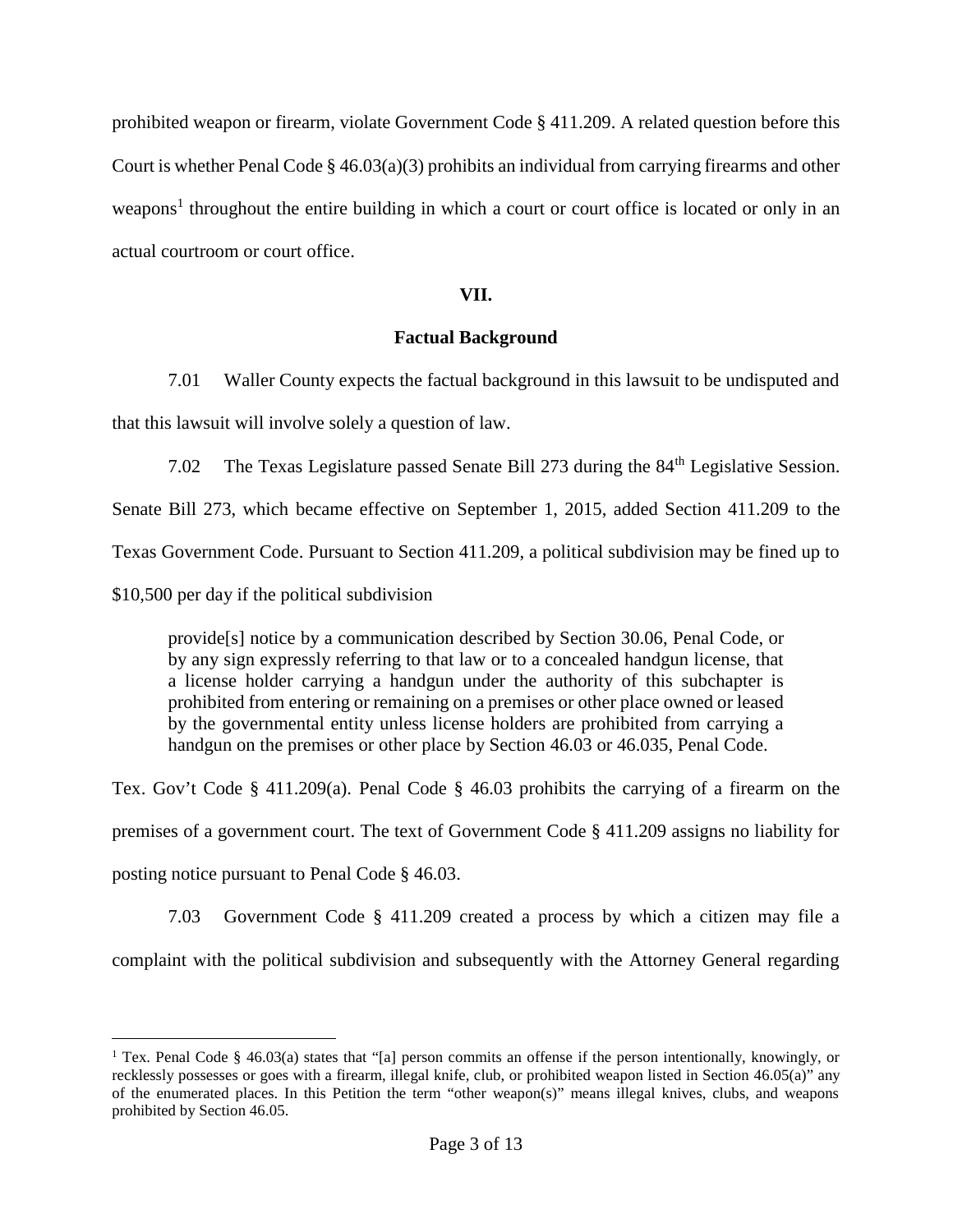wrongfully posted signage under Penal Code § 30.06.

7.04 If the subsequent Attorney General investigation concludes with a finding that the political subdivision is in violation of Section 411.209, the Attorney General may file suit<sup>2</sup> against the political subdivision to recover the civil penalties and other monetary expenses authorized under Government Code § 411.209. A political subdivision so sued has no sovereign immunity. *See* Tex. Gov't Code § 411.209(h).

7.05 Waller County received a citizen complaint pursuant to Section 411.209 from Defendant on May 25, 2016. The complaint alleges that the sign outside the Waller County Courthouse referencing Penal Code § 46.03(a)(3) violates Government Code § 411.209. *Exhibit 1*. The complaint also states that Defendant will file a complaint with the Attorney General if the sign is not removed.

7.06 The Waller County Courthouse is located at 836 Austin Street, Hempstead, Texas 77445. The building is owned by Waller County and houses various courts and county offices including: (1) the Waller County Court at Law, offices utilized by the County Court at Law, and the associated courtroom; (2) the Waller County Commissioners' Court, offices utilized by the Commissioners' Court, and the associated courtroom; (3) the 506<sup>th</sup> District Court, offices utilized by the District Court, and the associated courtroom; (4) the Waller County District Clerk's Office; (5) the Waller County Clerk's Office; (6) the Waller County Auditor's Office; (7) the Waller County Treasurer's Office; (8) the Waller County Elections Office; and (9) the Waller County Veterans Service Office.

7.07 The Waller County Courthouse has four entrances: three that require an employee security code and one for the general public. Signs in English and Spanish are located near each

 $2\degree$  Before filing a suit to collect penalties, the Attorney General must give the political subdivision proper notice to cure the violation. TEX. GOV'T CODE § 411.209(f).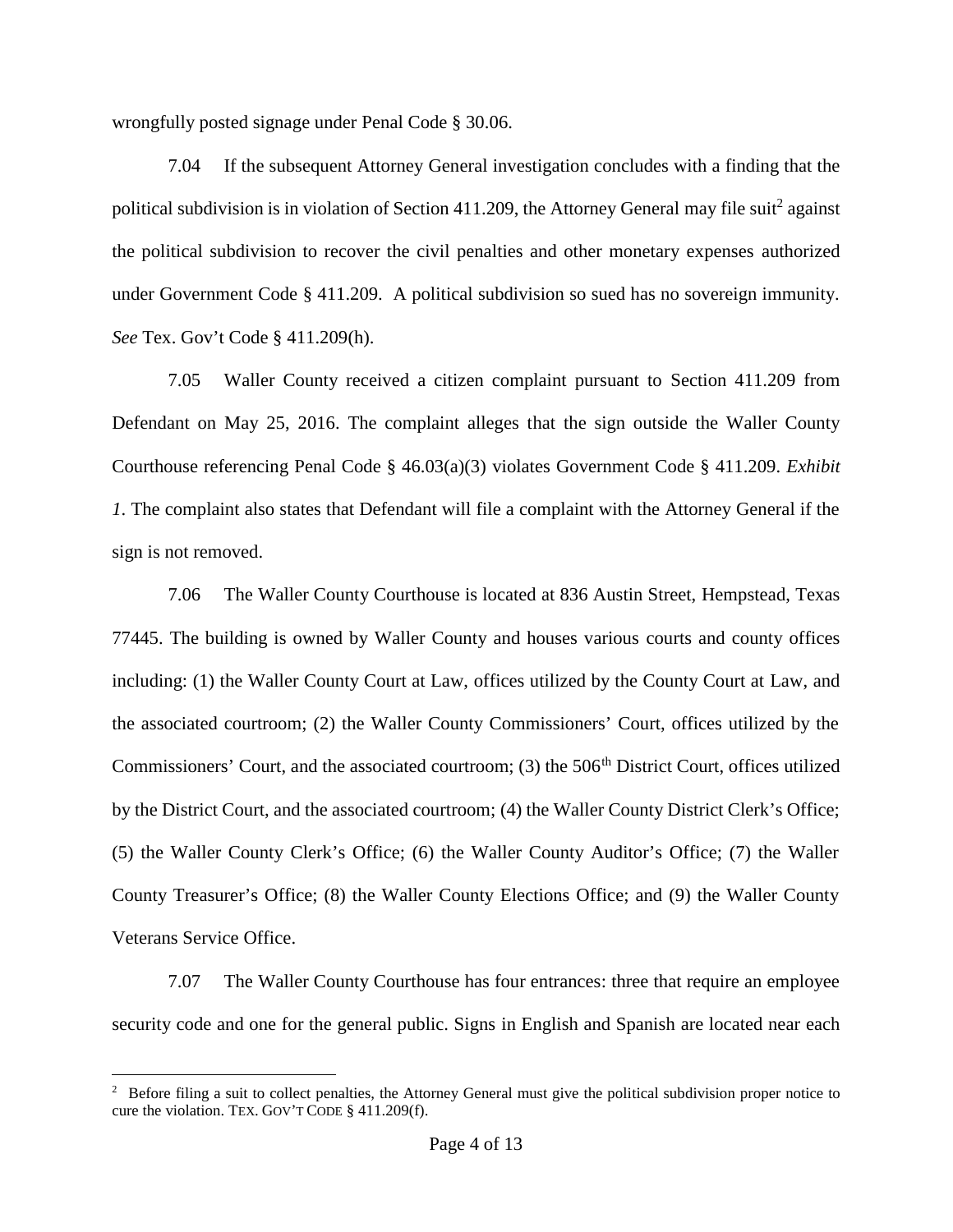entrance to notify members of the public that they may be charged with a third degree felony if they enter the building with a firearm or other prohibited weapon. The English version of the signs states:

## **Warning**

Pursuant to Texas Penal Code Section 46.03(a)(3), a person commits an offense if the person intentionally, knowingly, or recklessly possesses or goes with a firearm, illegal knife, club, or prohibited weapon listed in Section 46.05(a) on the premises of any government court or offices utilized by the court, unless pursuant to written regulations or written authorization of the court. Violators may be charged with a 3 rd degree felony.

## **VIII.**

## **Suit for Declaratory Relief**

8.01 This is a suit for declaratory judgment finding: (1) that Penal Code § 46.03(a)(3) prohibits an individual from carrying firearms and other prohibited weapons throughout an entire courthouse, including the Waller County Courthouse and (2) that signs at a courthouse, including those at the Waller County Courthouse, citing Penal Code § 46.03(a)(3) do not violate Government Code § 411.209.

8.02 This suit for declaratory judgment is brought pursuant to the *Uniform Declaratory Judgments Act* in Chapter 37 of the Texas Civil Practice and Remedies Code. "A court of record within its jurisdiction has power to declare rights, status, and other legal relations whether or not further relief is or could be claimed." Tex. Civ. Prac. & Rem. Code § 37.003(a). "A person...whose rights, status, or other legal relations are affected by a statute…may have determined any question of construction or validity arising under the…statute…and obtain a declaration of rights, status, or other legal relations thereunder." *Id.*at 37.004(a).

8.03 Government Code § 411.209(a) provides a governmental entity "may not provide notice by a communication described by Section 30.06, Penal Code, or by any sign expressly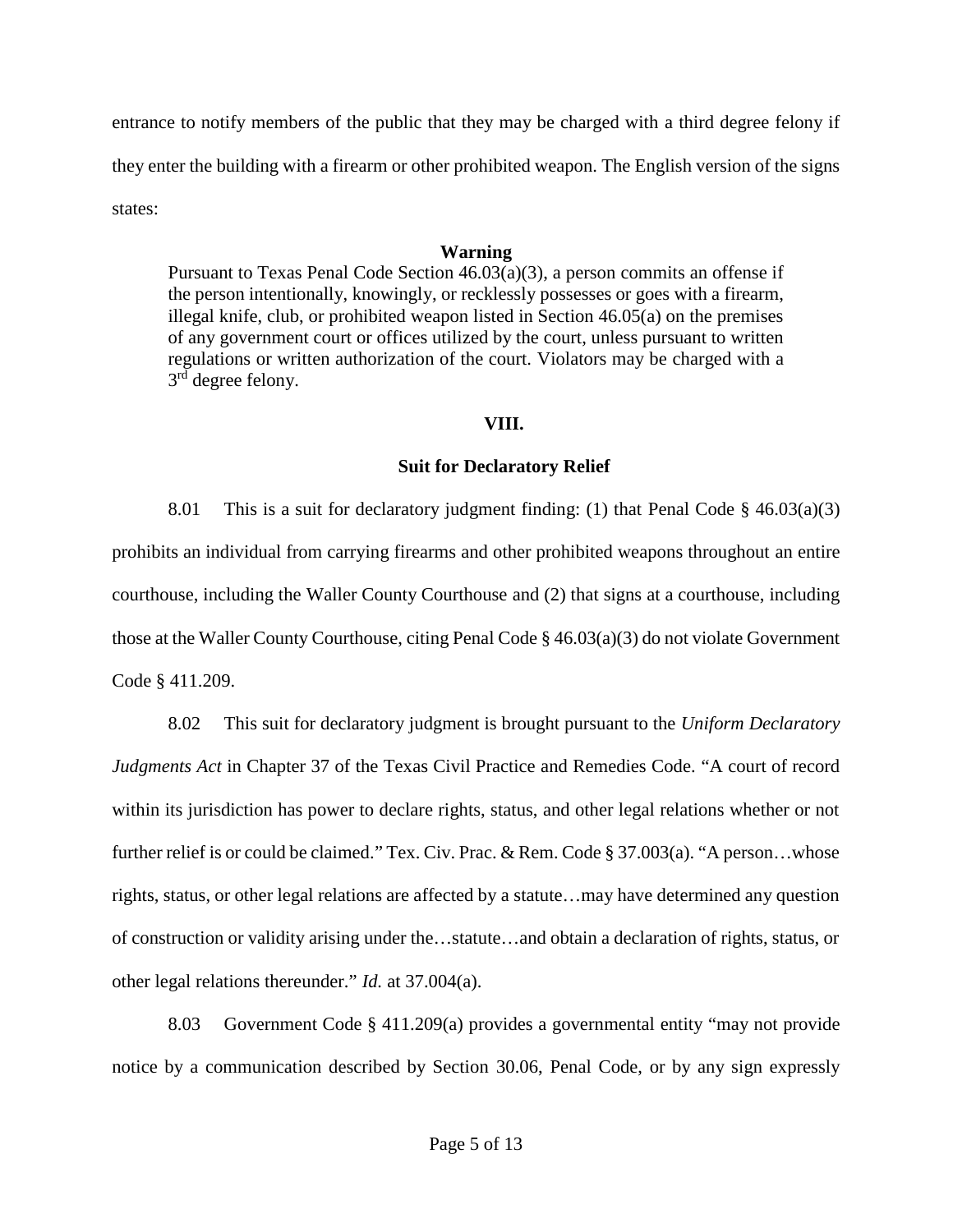referring to that law or to a concealed handgun license," that a license holder may not carry a handgun on a premises owned or leased by the governmental entity "unless license holders are prohibited from carrying a handgun on the premises or other place by Section 46.03 or 46.035, Penal Code." The Texas Court of Criminal Appeals, advising courts on how to interpret Texas statutes, has stated:

"[u]nder the canons of statutory construction, we are to construe a statute according to its plain language, unless the language is ambiguous or the interpretation would lead to absurd results that the legislature could not have intended."<sup>3</sup> To do so, we focus on the literal text of the statutory language in question, reading it in context and construing it "according to the rules of grammar and common usage."<sup>4</sup> In an attempt to discern the fair, objective meaning of the text at the time of its enactment, "[w]e assume that every word has been used for a purpose and that each word, phrase, clause, and sentence should be given effect if reasonably possible."<sup>5</sup> "Where the statute is clear and unambiguous, the Legislature must be understood to mean what it has expressed, and it is not for the courts to add or subtract from such a statute."<sup>6</sup> It is only "[w]hen the application of the statute's plain language would lead to absurd consequences that the Legislature could not possibly have intended," that a court, out of absolute necessity, may stray from applying the literal language and resort to such extra-textual factors as legislative history, intent, or purpose.<sup>7</sup>

*Tapps v. State*, 294 S.W.3d 175, 177 (Tex. Crim. App. 2009). Section 411.209(a) only prohibits

"communication described by Section 30.06, Penal Code, or by any sign expressly referring to that

law or to a concealed handgun license." That language is very clear, unambiguous, and specific.

Signs referring to Penal Code § 46.03 are clearly not prohibited by the language of Section

411.209(a).

8.04 Additionally, Section 411.209(a) does not create any liability for posting any signs

prohibiting individuals from carrying a handgun on the premises or other place if Penal Code §

<sup>3</sup> *Williams v. State*, 253 S.W.3d 673, 677 (Tex. Crim. App. 2008) (citing *Thompson v. State*, 236 S.W.3d 787, 792 (Tex. Crim. App. 2007); *Boykin v. State*, 818 S.W.2d 782, 785 (Tex. Crim. App. 1991)).

<sup>4</sup> TEX. GOV'T CODE § 311.011(a).

<sup>5</sup> *Campbell v. State*, 49 S.W.3d 874, 876 (Tex. Crim. App. 2001) (citing *State v. Hardy*, 963 S.W.2d 516, 520 (Tex. Crim. App. 1997)).

<sup>6</sup> *Coit v. State*, 808 S.W.2d 473, 475 (Tex. Crim. App. 1991).

<sup>7</sup> *State v. Mason*, 980 S.W.2d 635, 638 (Tex. Crim. App. 1998) (citing *Boykin*, 818 S.W.2d at 785-86).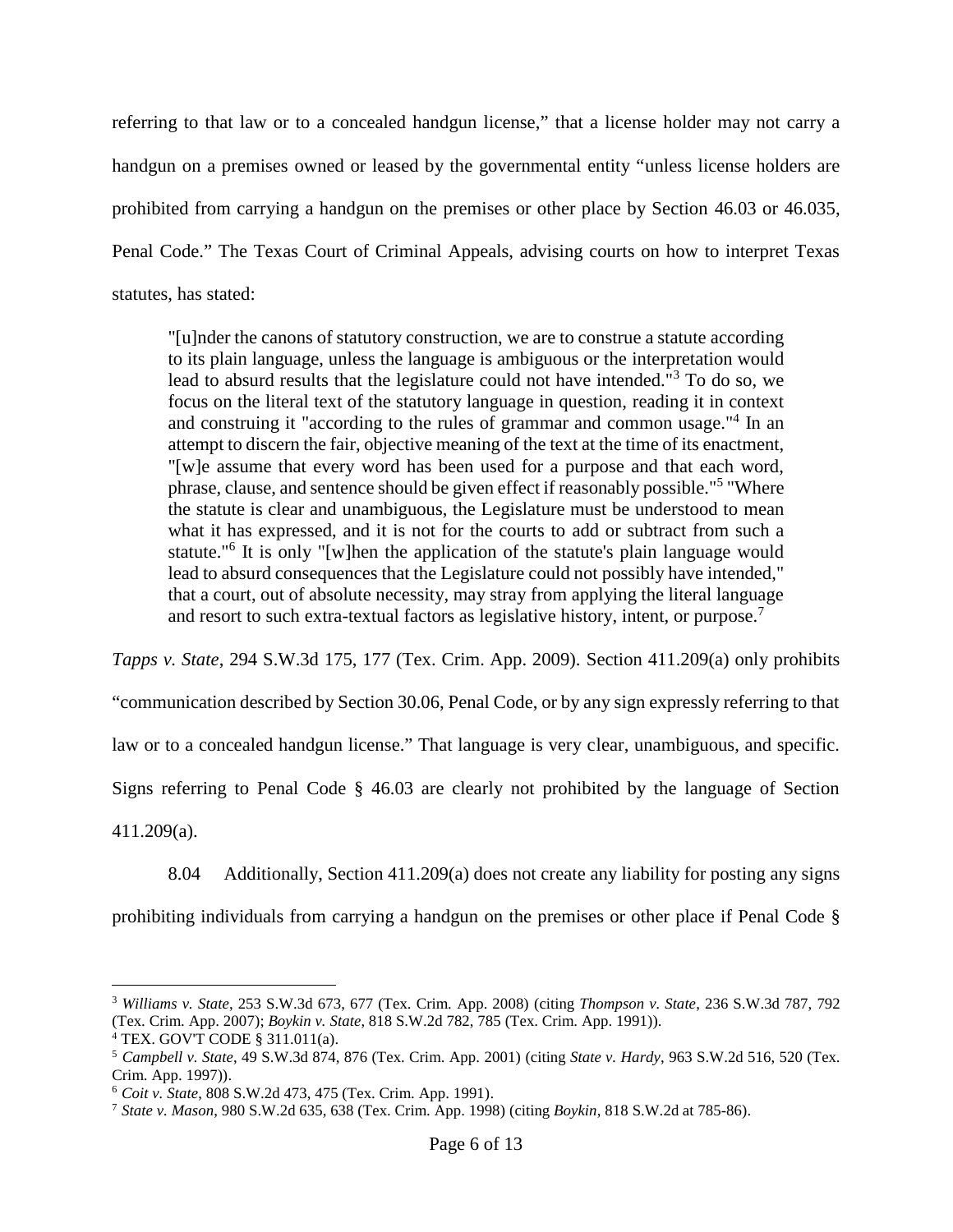46.03 or 46.035 prohibit weapons on the premises. Penal Code § 46.03(a)(3) prohibits individuals, license holders<sup>8</sup> included, from carrying a firearm or other weapon "on the premises of any government court or offices utilized by the court, unless pursuant to written regulations or written authorization of the court." Pursuant to Penal Code §  $46.03(c)(1)$  and  $46.035(f)(3)$ , "premises" is defined as "a building or a portion of a building." <sup>9</sup> The term does not include any public or private driveway, street, sidewalk or walkway, parking lot, parking garage, or other parking area." The plain language of Penal Code § 46.03(a)(3), combined with the definition of "premises," clearly and unambiguously prohibits an individual from carrying a firearm into a building that houses a government court.

8.05 Despite the clear and unambiguous language of Government Code § 411.209(a) and Penal Code § 46.03(a)(3) and 46.03(c)(1), two recent Attorney General Opinions<sup>10</sup> suggest: (1) that Section 411.209 creates liability for a governmental entity that gives oral or written notice "that seeks to improperly prohibit handguns from a place where handguns may be lawfully carried," even if the notice "does not conform to section 30.06 of the Penal Code;"<sup>11</sup> and (2) that pursuant to Section 46.03 "it is only the courtrooms, and those offices determined to be essential

<sup>&</sup>lt;sup>8</sup> "License holder" means a person licensed to carry a handgun under Subchapter H, Chapter 411, Government Code. TEX. PENAL CODE § 46.035(f)(2).

<sup>9</sup> *Dupree v. State*, 433 S.W.3d 788, 792 (Tex. App. – Texarkana) (2014) ("The plain meaning of the phrase "building or a portion of a building" is clear and unambiguous. While the meaning most typically ascribed to the term "premises" would likely include more than a building or a portion of a building, our inquiry is not whether the Legislature's definition of premises comports with ordinary usage; rather, we are to determine if the plain meaning of the Legislature's definition is clear and unambiguous. We find that it is. As further support for this interpretation, we look to the second sentence of the definition of "premises," which unambiguously establishes that the term premises does not include "any public or private driveway, street, sidewalk or walkway, parking lot, parking garage, or other parking area." It is clear, then, that the possession of a firearm on a street, sidewalk, or parking lot, or even in a parking garage- -which may well be a building--is not a violation of *Section 46.03 of the Texas Penal Code*. We find nothing in this portion of the statutory definition of premises to suggest that we should deviate from the plain meanings of the words "building or a portion of a building."" (citations omitted)).

<sup>10</sup> *See* Tex. Att'y Gen. Op. No. KP-0047 (2015) and KP-0049 (2015).

<sup>&</sup>lt;sup>11</sup> Tex. Att'y Gen. Op. No. KP-0049 at  $5(2015)$  (emphasis added).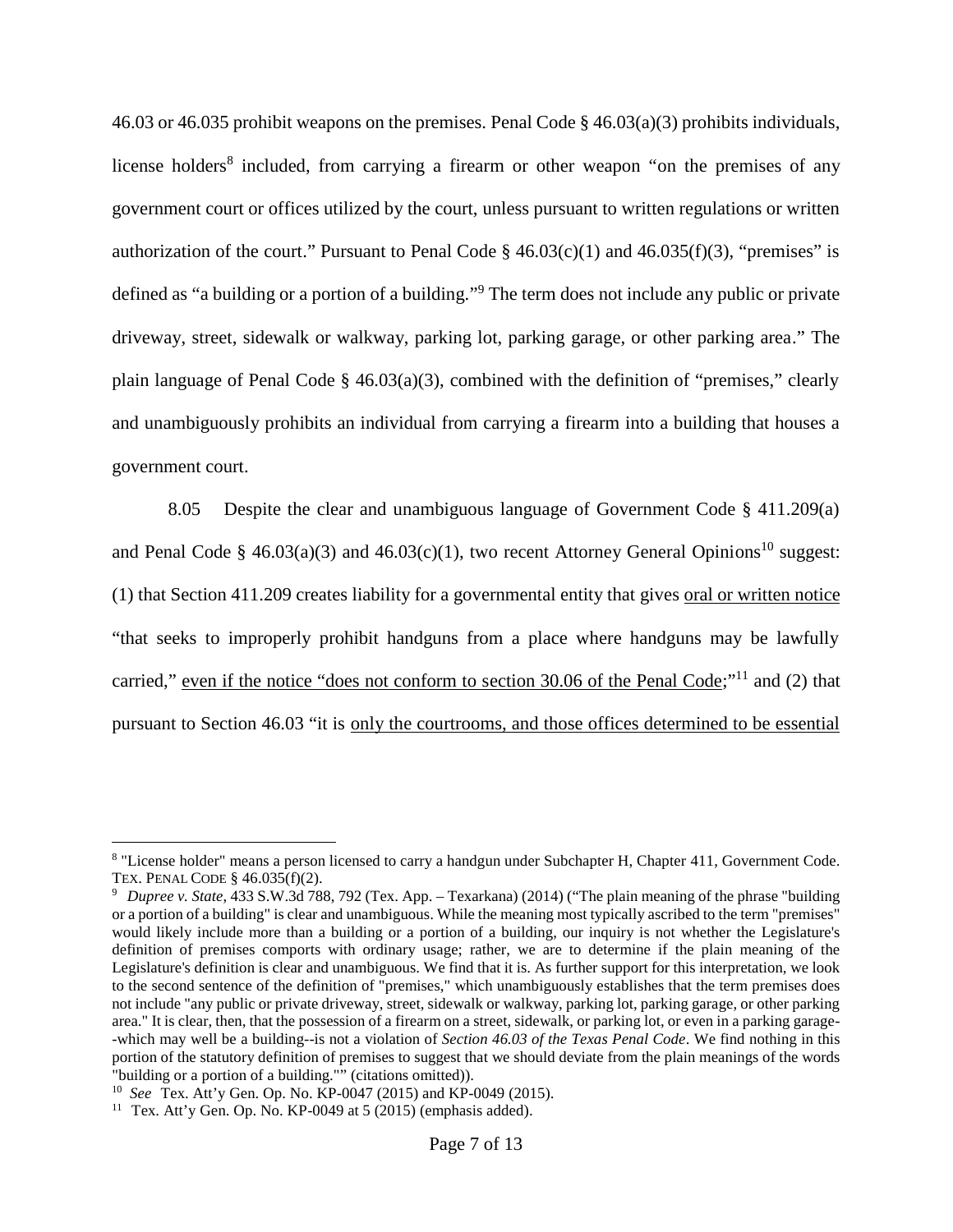to their operations," not the entire building of a courthouse, "from which [a governmental entity] may prohibit concealed handguns without risk of incurring a civil penalty."<sup>12</sup>

8.06 Notably, the Texas Penal Code has incorporated the *Code Construction Act* found in Chapter 311 of the Texas Government Code. *See* Tex. Penal Code § 1.05. Pursuant to Government Code § 311.021, "[i]n enacting a statute, it is presumed that…the entire statute is intended to be effective,"<sup>13</sup> and that "a result feasible of execution is intended."<sup>14</sup> The Attorney General's interpretation of the definition of "premises" violates the *Code Construction Act* and completely ignores the statutory interpretation advice given by the Texas Court of Criminal Appeals. By opining that the prohibition against carrying a firearm "on the premises of any government court or offices utilized by the court"<sup>15</sup> means that firearms may not be excluded from an entire courthouse building, but may only be excluded from individual "courtrooms and those offices…essential to their operations,"<sup>16</sup> the Attorney General improperly ignored the plain language of the statute, ignored a result feasible of execution, did not give effect to all the words in the statute, and ultimately removed "a building or" from the definition of "premises."

#### 8.07 The *Code Construction Act* also states that

[i]n construing a statute, whether or not the statute is considered ambiguous on its face, a court may consider among other matters the:

- (1) object sought to be attained;
- (2) circumstances under which the statute was enacted;
- (3) legislative history;
- (4) common law or former statutory provisions, including laws on the same or similar subjects;
- (5) consequences of a particular construction;
- (6) administrative construction of the statute; and
- (7) title (caption), preamble, and emergency provision.

<sup>12</sup> *Id.* (emphasis added).

<sup>13</sup> TEX. GOV'T CODE § 311.021(2).

<sup>&</sup>lt;sup>14</sup> *Id.* at § 311.021(4).

<sup>&</sup>lt;sup>15</sup> TEX. PENAL CODE  $\frac{1}{5}$  46.03(a)(3).

<sup>16</sup> Tex. Att'y Gen. Op. No. KP-0049 at 5 (2015).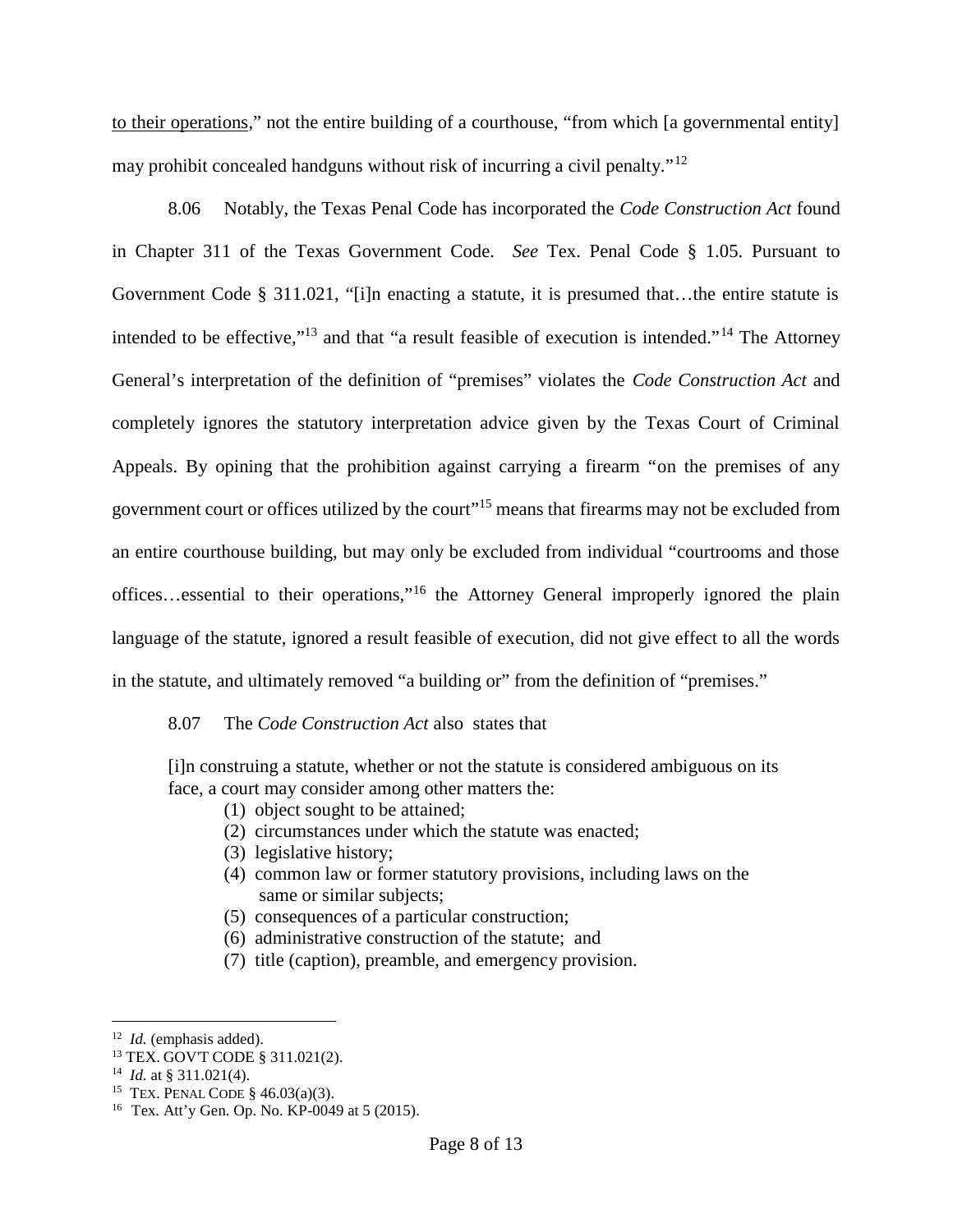TEX. GOV'T CODE § 311.023. Considering these factors lends further support to the interpretation of Penal Code § 46.03 that firearms are prohibited throughout an entire building that houses a government court.

8.08 In 1993 the 73rd Texas Legislature passed Senate Bill 1067, which re-codified the Texas Penal Code. At the time, Penal Code  $\S$  46.03(a)(3) read "in any government court or offices utilized by the court, unless pursuant to written regulations or written authorization of the court."<sup>17</sup> In 1995, the 74<sup>th</sup> Legislature passed Senate Bill 60, which has become known as the "Texas Concealed Handgun Law." That bill added section 46.035 to the Texas Penal Code and included the current definition of "premises" in Penal Code §46.035(f)(3).

8.09 In 2003, the 78<sup>th</sup> Legislature passed Senate Bill 501 ("SB 501"), which changed language found in Penal Code § 46.03(a)(3) from "in any government court . ."<sup>18</sup> to "on the premises of any government court . . ."<sup>19</sup> This change indicates a clear legislative intent to clarify that firearms and other weapons are not merely prohibited only from individual courtrooms and offices, but rather are prohibited from the entire building. Transcripts from legislative hearing committees demonstrate that the legislature considered this exact issue and expressly intended exclude firearms from entire courthouse buildings. Senator Armbrister authored SB 501 and amended his bill in response to an objection from Senator Hinojosa. During a hearing before the Texas Senate Criminal Justice Committee, Senator Armbrister explained that the amendment was intended to expand the meaning of Section 46.03(a)(3) as follows:

What this amendment does members is add a section to the bill to change the existing prohibition against carrying guns into the courtroom to prohibit guns in the courthouse. The use of the word premises tracks other provisions in the statute and is defined to include the building, not parking lots or sidewalks insuring that concealed handgun permit holders can still carry their gun until they enter the

<sup>17</sup> Tex. S.B. 1067, 73rd Leg., R.S. (1993) (emphasis added).

<sup>18</sup> *Id.* (emphasis added).

<sup>&</sup>lt;sup>19</sup> Tex. S.B. 501, 78<sup>th</sup> Leg., R.S. (2003) (emphasis added).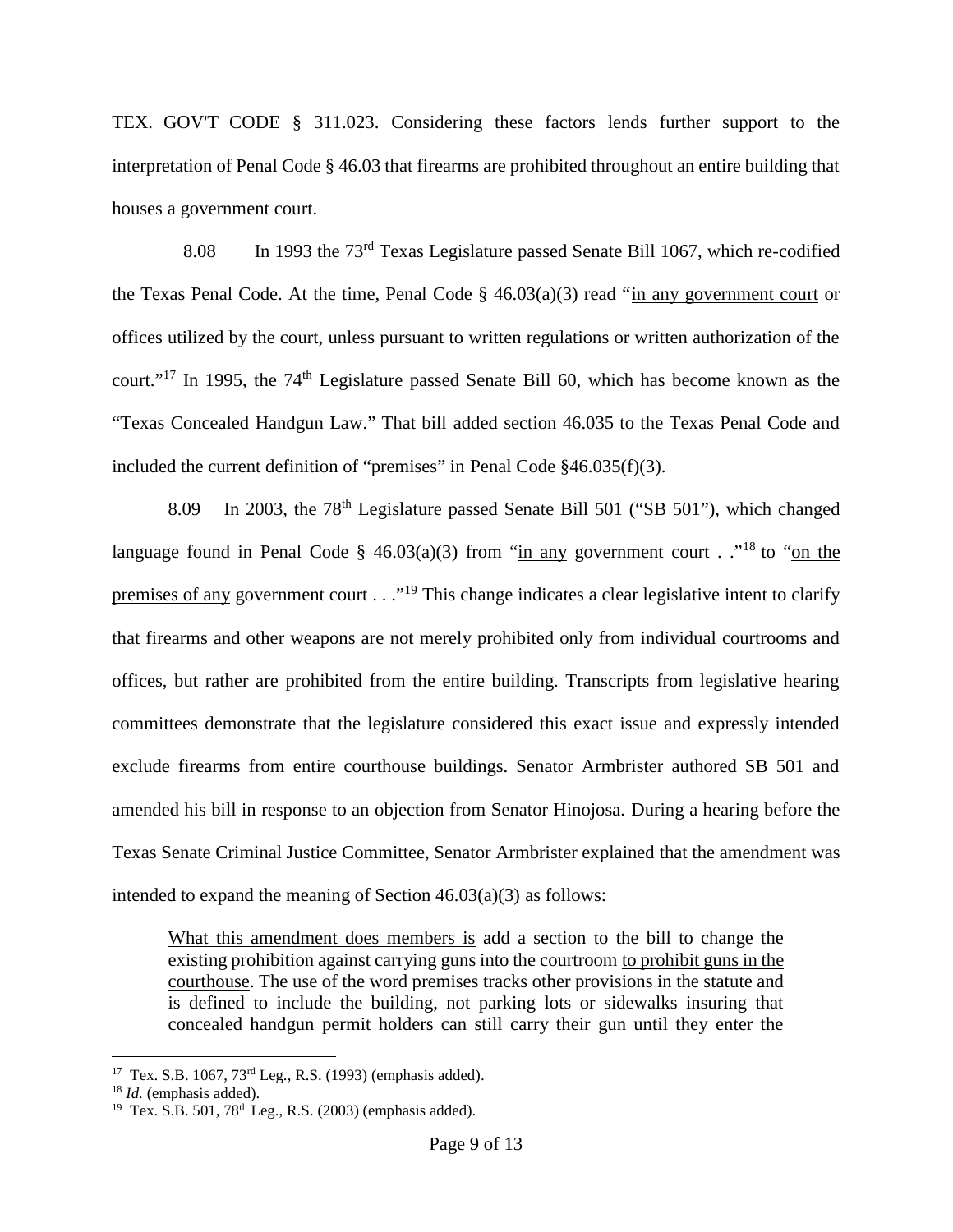courthouse. Courthouses where only administrative offices are held are excluded. If this is not adopted counties would not be able to prevent CHP holders from carrying their handgun into courthouses past security checkpoints. So this I think should address that concern.

*See* http://tlcsenate.granicus.com/MediaPlayer.php?view\_id=20&clip\_id=4603 (actual relevant

discussion begins at approximately 42:28 on the hearing tape) (emphasis added). This was in

response to the following exchange:

Sen. Hinojosa: Sen. Armbrister. I actually, I like your bill and the principles that are behind it and that the local municipalities and counties cannot supersede state law [inaudible] this bill is about, but one of the things I need to correct if I may, I have a friendly amendment to offer at the proper time as a substitute, is that right now I think that state law says that we can't carry a concealed handgun weapon into the courtroom or, uh, that we cannot carry a concealed weapon into a courthouse and I understand there is an attorney general's opinion that says that that meant into a courtroom but not the actual courthouse and I think what we intend to do with our exemption, an exception, was to make sure that concealed weapons would not be carried into the courthouse. At the proper time I would like to make an amendment.

Sen. Armbrister: Right, my staff tells me that y'all should have an amendment to the committee substitute that I think covers that. Yeah.

*Id.*. (emphasis added).

8.10 The Texas House of Representatives Criminal Jurisprudence Committee hearing

on SB 501 also addressed the issue and clearly stated their intent:

Rep. Hupp: Thank you Mr. Chairman, members. To refresh your memory Senate Bill 501 and House Bill 878, which is what you all have heard before, seeks to close a loophole that has allowed cities and municipalities to set up ordinances and rules to disallow law-abiding concealed handgun license holders from carrying on city property. Uh . . . that was not prohibited in 46.03 and 46.035 of the Penal Code. …….. Secondly, there was a concern over the courts and whether or not they would be fully exempted, it was not my intention under HB 878 to affect any of the prohibited places in the original Concealed Carry Bill. But, the Senate companion again . . . uh . . . have added premises of the court which basically prohibits license holders from carrying in any building in which there is a courtroom. I have agreed to keep those two changes in the language in the Bill...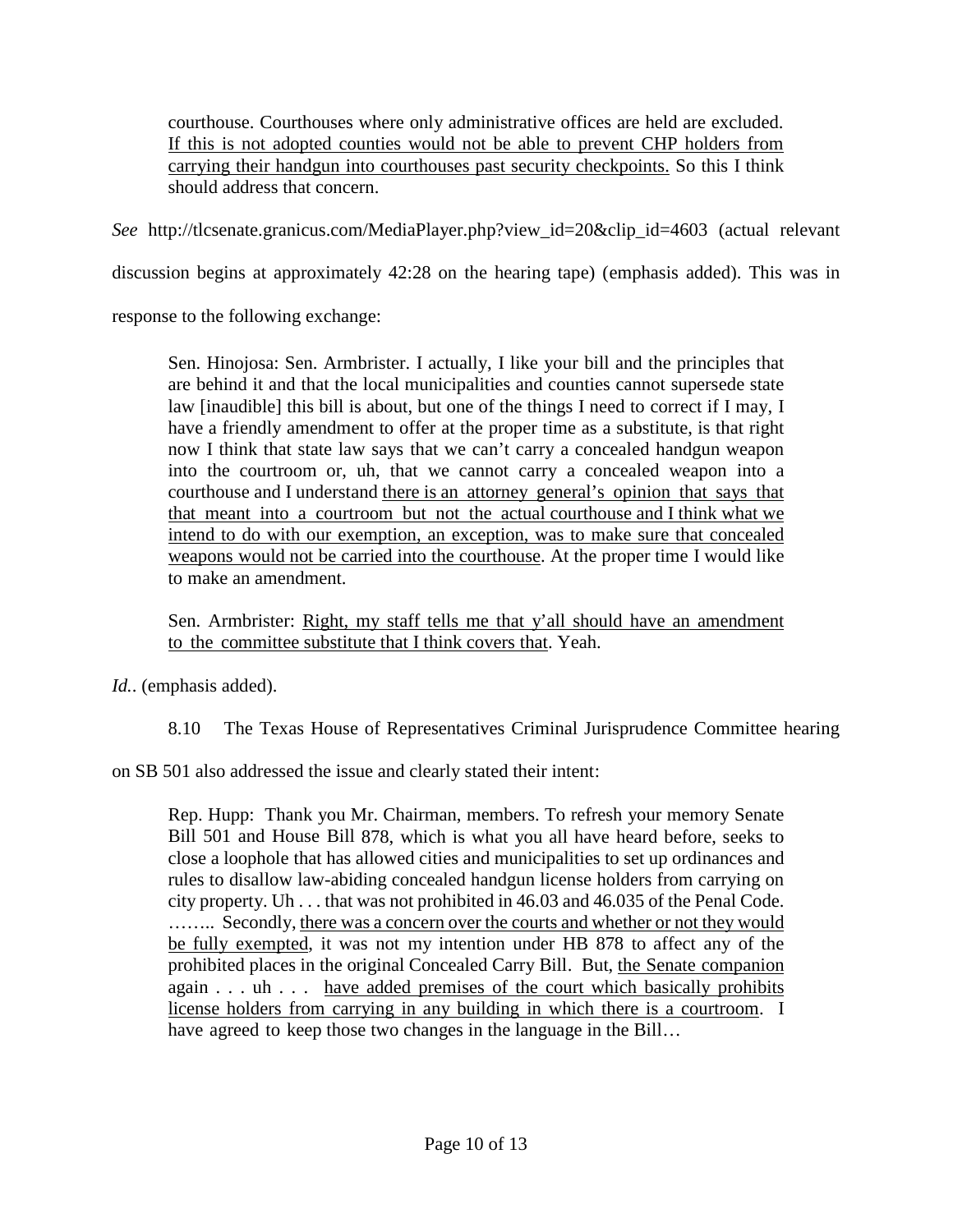*See* http://tlchouse.granicus.com/MediaPlayer.php?view\_id=22&clip\_id=2915 (relevant discussion begins at 3:37:40 of the hearing tape) (emphasis added).

8.11 SB 501, with the amendment to Penal Code  $\S$  46.03(a)(3), passed and became effective September 1, 2003. The language of Section  $46.03(a)(3)$  has not been amended since, including by Senate Bill 273 which added Government Code § 411.209.

8.12 The legislative history of the actual provision involved, Section  $46.03(a)(3)$ , the circumstances of the amendment, and the former version of the section clearly establish the Legislature's intent that "on the premises of a court or offices utilized by the court" was intended to mean an entire courthouse or any building housing a court. In fact, it is clear that prohibiting firearms from being brought into a courthouse or building housing a court was the very purpose of the amendment.

8.13 Thus, in applying (1) the rules of the *Code Construction Act*, (2) the Legislature's clear intent to expand Penal Code  $\S$  46.03(a)(3) to include the entire building, and (3) the testimony of Representative Hupp and Senators Armbrister and Hinojosa, it is clear that Penal Code §  $46.03(a)(3)$ , as written, prohibits all firearms and other weapons in the entire government building that houses a court.

8.14 This Court can resolve and terminate the controversy by clarifying Government Code § 411.209 as to its scope and applicability as it relates to the Waller County Courthouse, courthouses in general, and government buildings in which courts are located. Further, by clarifying Penal Code §  $46.03(a)(3)$  and the definition of "premises" as to their scope and applicability as they relate to the Waller County Courthouse, courthouses in general, and government buildings in which courts are located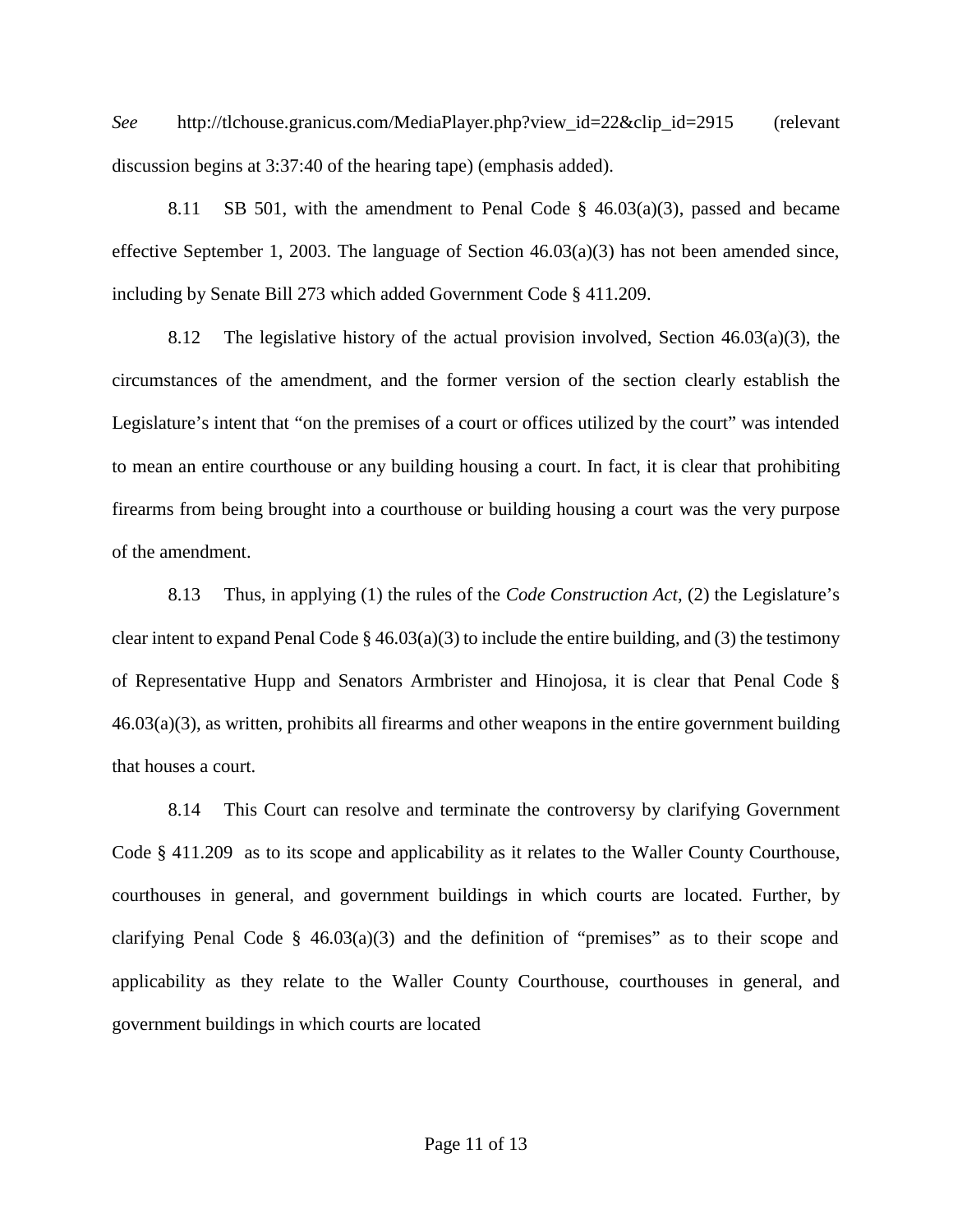#### **IX.**

#### **Conditions Precedent**

9.01 All conditions precedent have been performed or have occurred. Tex. R. Civ. P. 54.

## **X.**

## **Objection to Associate Judge**

10.01 Waller County objects to the referral of this case to an associate judge for hearing hearing a trial on the merits or presiding at a jury trial. Tex. Gov't Code § 54A.106(c).

## **XI.**

## **Conclusion and Prayer**

11.01 Waller County prays for the following relief:

- A. Declaratory Judgment that Penal Code § 46.03(a)(3) prohibits an individual from carrying firearms and other prohibited weapons throughout an entire building that houses a government court, including but not limited to the Waller County Courthouse.
- B. Declaratory Judgment that signs, including but not limited to those posted by Waller County, at a building that houses a government court citing Penal Code § 46.03(a)(3) do not violate Government Code § 411.209.
- C. Court costs and reasonable attorneys' fees.
- D. All other relief to which Waller County is entitled.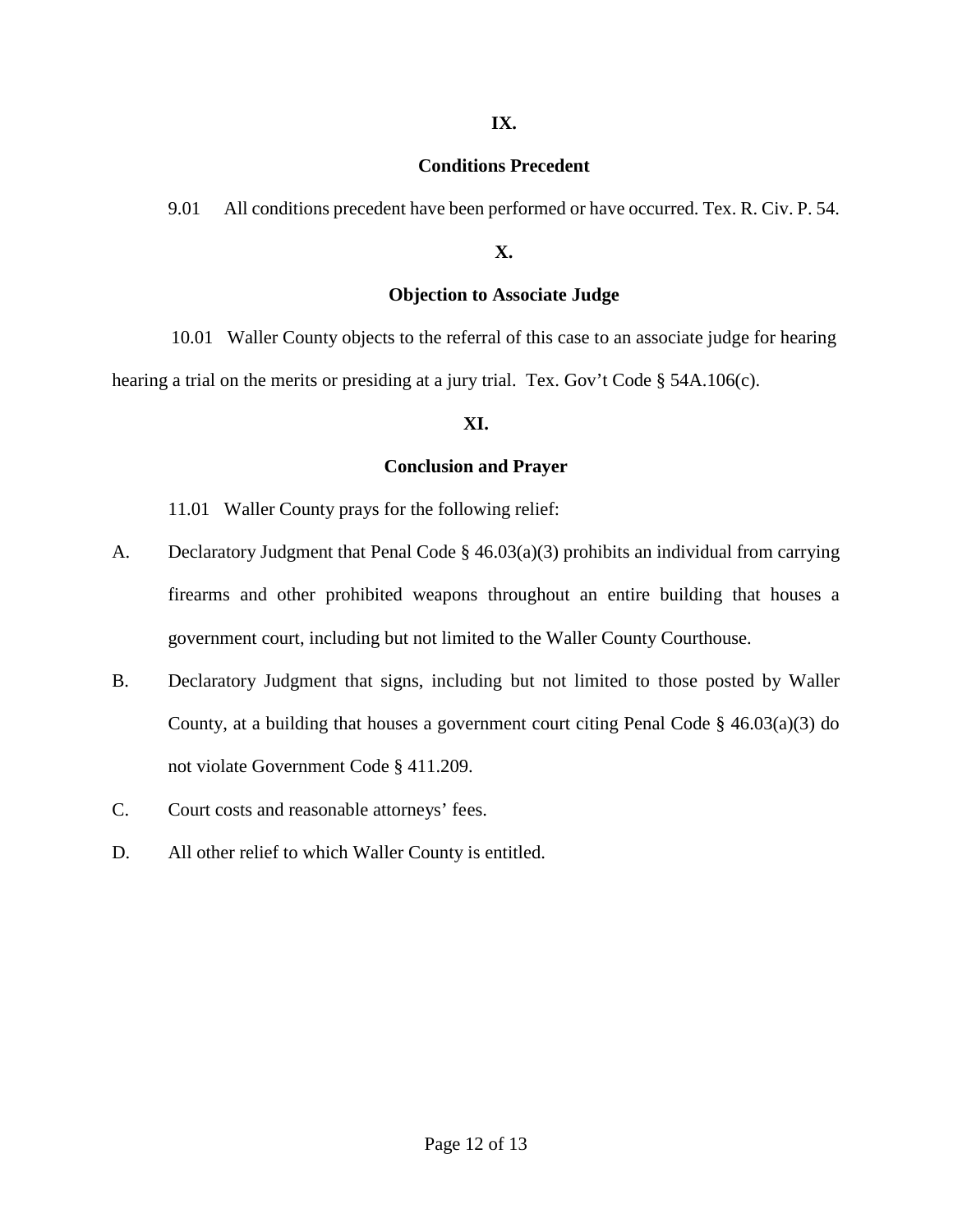Respectfully submitted,

ELTON MATHIS CRIMINAL DISTRICT ATTORNEY WALLER COUNTY, TEXAS

\_\_\_\_\_\_\_\_\_\_\_\_\_\_\_\_\_\_\_\_\_\_\_\_\_\_

ELIZABETH DORSEY Assistant District Attorney SBN 24092357 e.dorsey@wallercounty.us

 $\mathbb{Z}/\mathbb{Z}$ 

SEAN WHITTMORE Assistant District Attorney SBN 24070845 s.whittmore@wallercounty.us 645 12th Street Hempstead, Texas 77445 (979) 826-7718 (979) 826-7722 (fax)

ATTORNEYS FOR PLAINTIFF WALLER COUNTY, TEXAS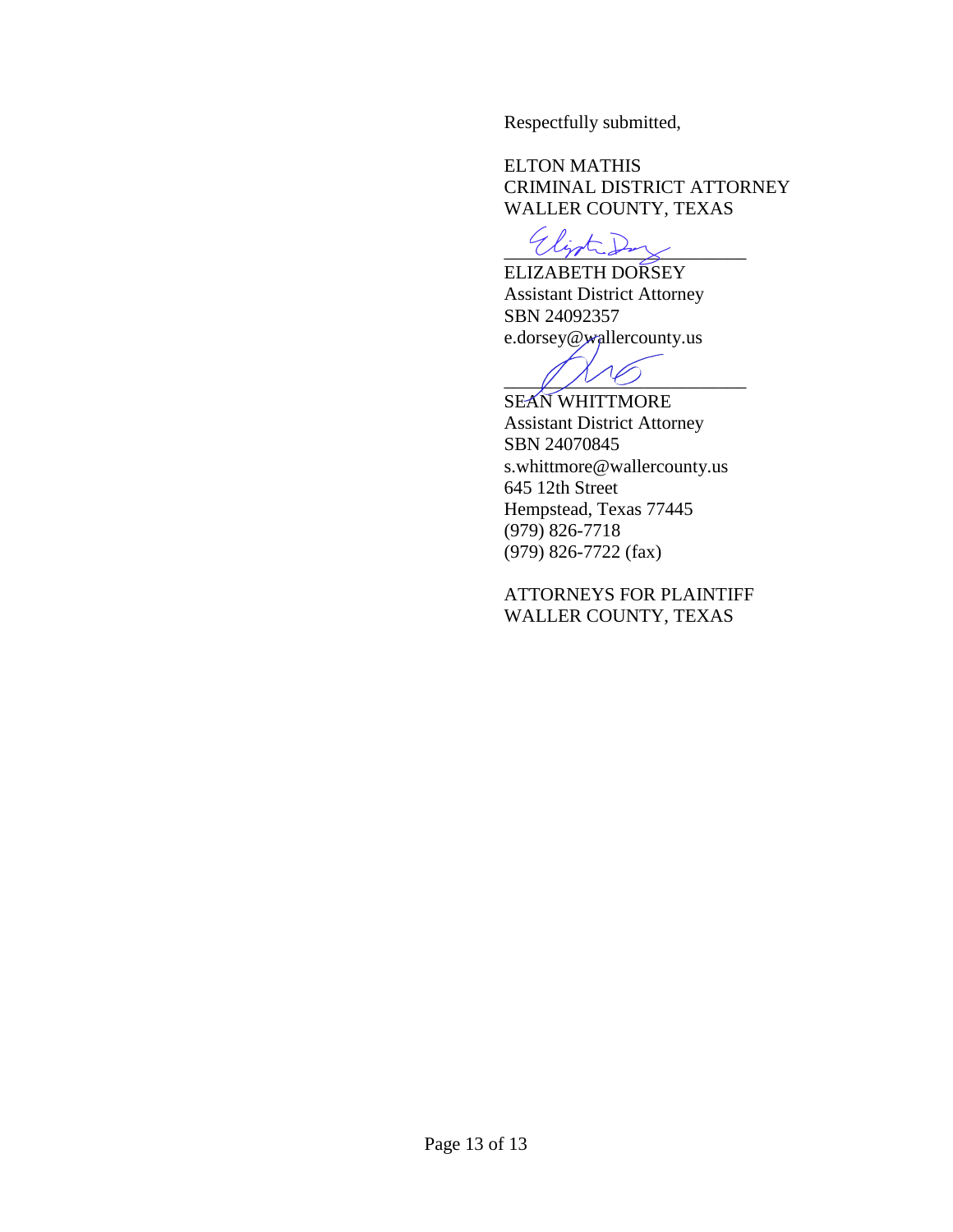## Terry Holcomb Sr. P.O. Box 1503 Coldspring TX 77331 281-761-1185

May 20th, 2016

Via Certified Mail RRR No. And U.S. First Class Mail

Honorable County Judge Trey Duhon **Waller County** 836 Austin St, Hempstead, Texas 77445

#### Unlawfully posted "46.03" sign at Waller County Courthouse Re:

Honorable County Judge Trey Duhon,

I represent members of Texas Carry, am a citizen of the State of Texas and a person licensed to carry a handgun under Subchapter H, Chapter 411 of the Texas Government Code. I am writing to inform you that the criminal trespass warning sign preventing lawful handgun license holders from bringing lawfully carried handguns onto the real property located at Waller County Courthouse 836 Austin St, Hempstead, Texas 77445, is posted in violation of Texas Penal Code §30.06(e) and is actionable under Texas Government Code §411.209.

The sign you have posted specifically cites the 46.03 penal code which prohibits CHL/LTC holders from entering. "46.03 (f) Except as provided by Subsection  $(e-1)$ , it is not a defense to prosecution under this section that the actor possessed a handgun and was licensed to carry a concealed handgun under Subchapter H, Chapter 411, Government Code" makes this sign an unlawful posting preventing CHL/LTC holders from entering and is actionable under Texas Government Code §411.209.

This property is owned by Waller County, a state agency or political subdivision. This property is not a place where firearms or concealed handguns are prohibited under Texas Penal Code §46.03 or §46.035. Texas Penal Code §30.06(e) and §30.07(e) specifically states, "It is an exception to the application of this section that the property on which the license holder carries a handgun is owned or leased by a governmental entity..." Therefore, the posting of "46.03" signs on this property is prohibited.

The offending "46.03" sign(s) is/are specifically located at the entrance of the County Courthouse. I have enclosed photographs of the sign(s) and the building as evidence of the violation in accordance with Texas Government Code §411.209(d). I am hereby requesting that you remove any and all "46.03" signs from the property along with any signs that would prevent CHL/LTC holders from carrying into the building.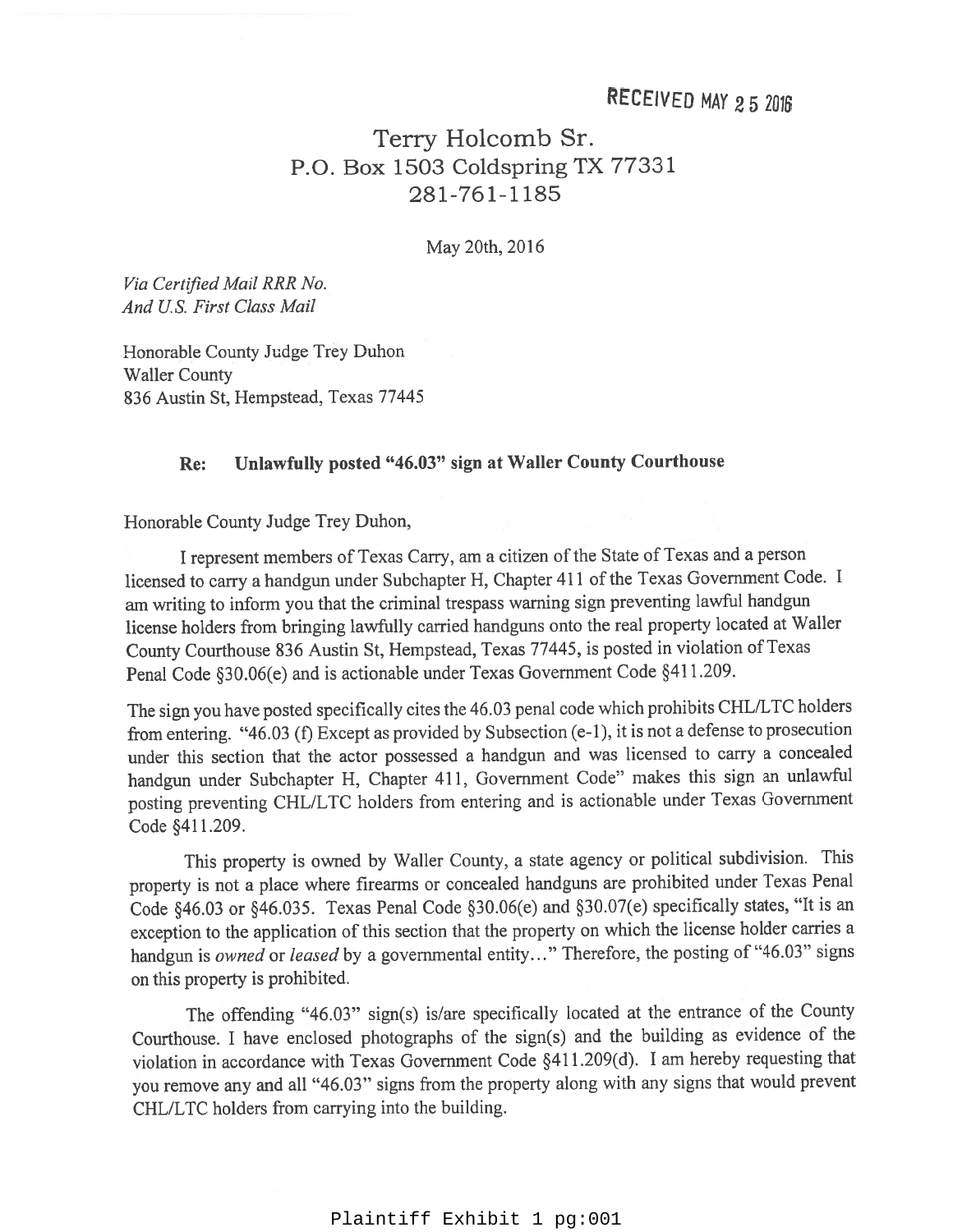In the event that the offending "46.03" signs are not removed from the property before the end of the third business day after the receipt of this notice, this complaint will be filed with the Office of the Texas Attorney General.

In the event that the Texas Attorney General determines that this property has been improperly posted with "46.03" signs and they are not removed, Waller County faces a fine of up to \$1,500 a day for the first violation and \$10,500.00 a day for the second or subsequent violations. Further, sovereign immunity for this conduct by this state agency or political subdivision has been abolished by Texas Government Code §411.209(h), subjecting it to possible litigation to collect any assessed fines, court costs, reasonable attorney's fees, investigative costs, witness fees, and deposition costs.

At the expiration of three business days, I will revisit the Waller County Courthouse, to determine if the corrective action of removing all unlawful "46.03" signs has occurred. In the event the signs have not been removed I will proceed with requesting all remedies available under the law.

Thank you for your prompt attention to this matter.

Sincerely,

Jerry Holcomb 8r. **Executive Director Texas Carry** 

Encl.

The Office of the Texas Attorney General cc: